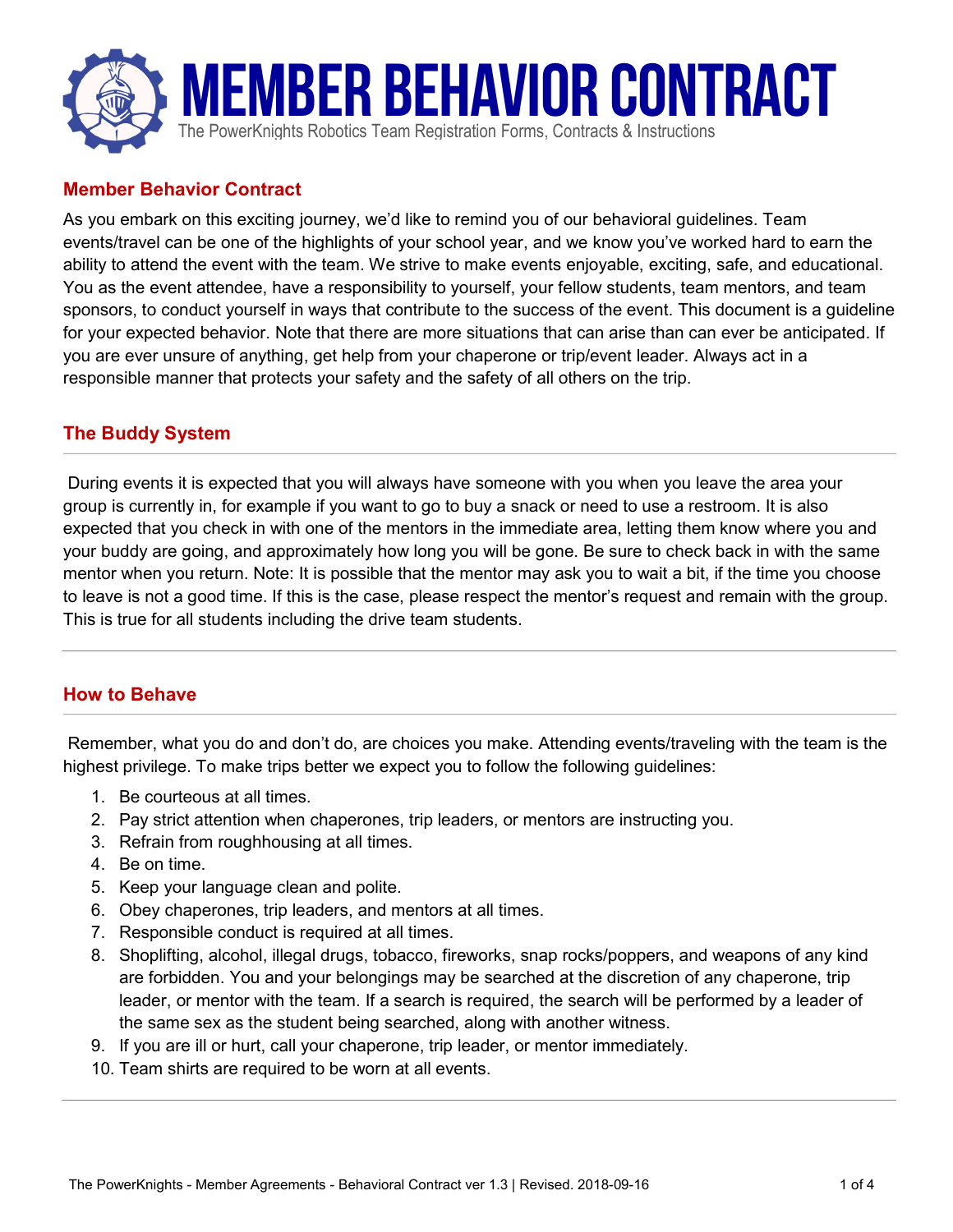# Hotel Stay Guidelines

- 1. Keep your voices down while in your room or walking in the halls of the hotel.
- 2. Walk, in the hallways and hotel, and at all other venues.
- 3. Your chaperone, trip leader, or Safety Captain will point out fire exits to you at check-in.
	- a. Remember how to get there from your room. If there is an alarm:
	- b. take your key,
	- c. leave your belongings,
	- d. leave by the nearest fire exit, (be sure the door is cold before opening)
	- e. and meet at the designated meeting place.
- 4. Room keys.
	- a. In case you are issued a physical key (non-electronic). Save the envelope your key came in, to return it to the leader at the end of the hotel stay. Select a room leader to keep the key to your room. Always be sure the room leader has the key to your room before leaving and locking the room.
	- b. If you are issued an electronic room key be sure that you and / or your trip partner(s) have a room key prior to leaving the room. This is especially important to remember if you are going to a pool at the hotel, as the room key often is used to access the pool area also.
- 5. Keep your hotel room neat. (If your room is dirty or there is another problem when you check in, let your chaperone or trip leader know immediately.)
- 6. In-room phone usage:
	- a. You may use the in-room phone to call your chaperone, trip leader, or mentor's room if the need arises. (Any charges to your room will be charged to your parents.)
	- b. To call home, use your cell phone.
- 7. Keep your door locked while you are in the room. Secure the door with the secondary lock i.e. chain, flip lock, etc.
- 8. No one is allowed in your room except your roommate(s), a chaperone, and your trip leader. Your partner(s) should be with you if ANYONE other than your roommates comes into your room. Hotel staff and security guards are not allowed into your room, (except for the maids when you are not there). If you are unsure, call your chaperone or trip leader immediately.
- 9. When someone knocks, be sure you know who it is before opening the door, leaving the secondary lock still in place for a second verification of their identity.
- 10. Boys are not allowed in girls' rooms and girls are not allowed in boys rooms unless a chaperone is present at all times as well.
- 11. If there is a pool, and swimming is allowed, swim only with a chaperone present and during assigned pool hours. (And with a partner present).
- 12. If your hotel has balconies, never lean or climb on the railing. Stay on your own balcony.
- 13. If you call room service or use a pay TV movie, you will be required to pay for it. If room service is allowed, it is cash basis only. (Any charges to your room will be charged to your parents.)
- 14. Quiet hours are set by your chaperone and trip leader. You will be in your room quietly until the meeting time set by your chaperone and trip leader.
- 15. Lights-out will be set at which time your lights will be out and you will be in bed.
- 16. You must sleep in your assigned room each night.
- 17. Dress appropriately for the events and weather of the day. We do not usually return to the rooms for a change of clothes.
- 18. Bring what you need for the entire day.
- 19. Remain in your room until the designated time to assemble as a group.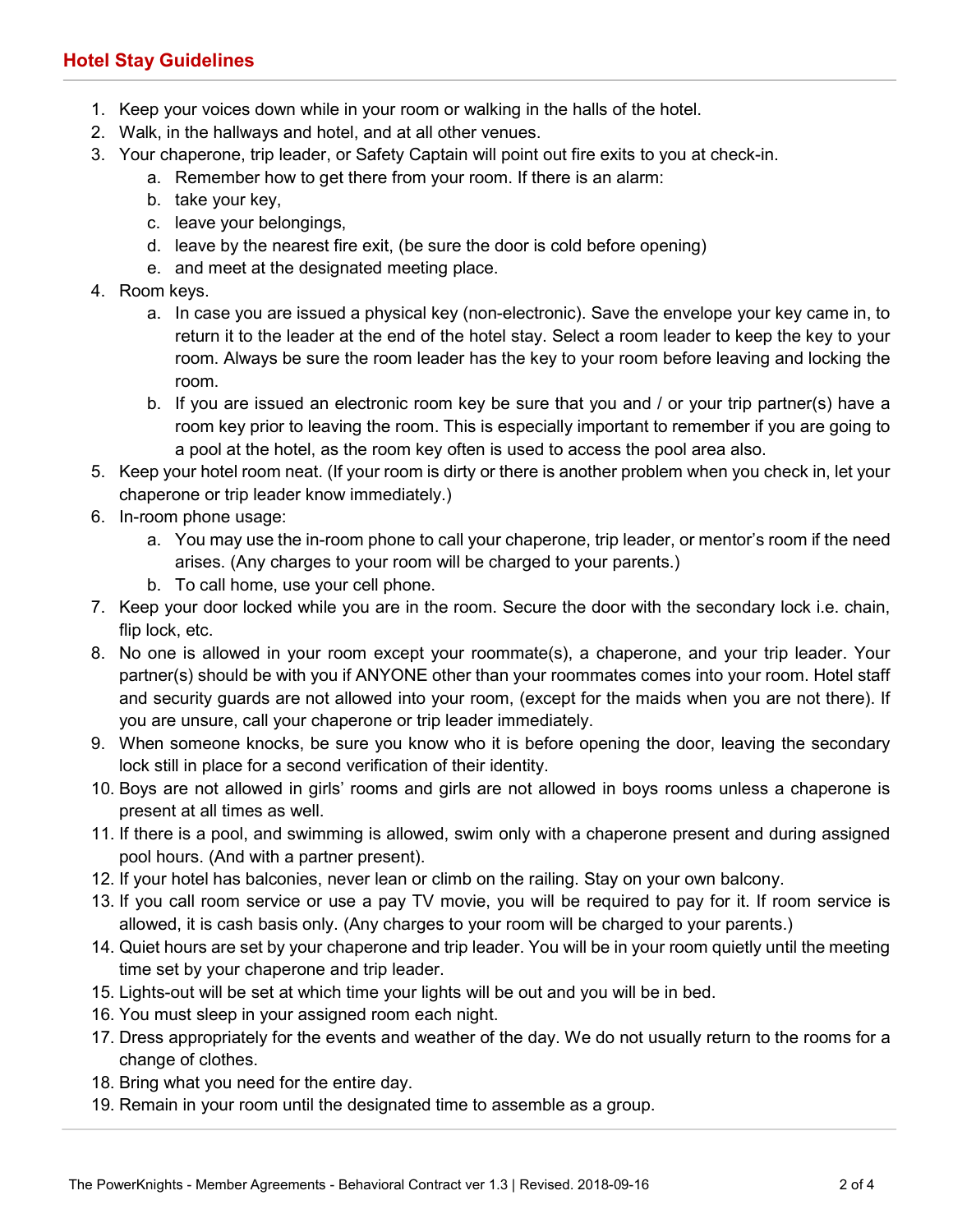- 20. Be sure to leave a tip for room service each morning of your stay (typically \$1 per person staying in the room).
- 21. If you need help at any time for anything, call your chaperone or trip leader.
- 22. Before check-out, re-check your room to be sure you have everything.

# Travel Guidelines

- 1. Stay in your seat while on the bus or airplane, keeping your legs and feet out of the aisles.
- 2. Keep your possessions in sight at all times. If you must leave something, leave it with a chaperone, trip leader, or mentor, unless the bus has been designated for that purpose. You are responsible for any loss of your possessions. Never carry another person's bag.
- 3. Remain with your group at all times, unless groups have specific permission to break up. Use the buddy system at all times.
- 4. Always check with your assigned chaperone before going anywhere and when you return.
- 5. Obey all traffic signals. Use crosswalks and traffic signals when available.
- 6. Pay attention and be careful when you are using stairs, escalators, elevated walkways or balconies.
- 7. Stay off structures, embankments and any other area that is not designated for climbing or walking.
- 8. Keep in your group, not talking or interacting with strangers.
- 9. If you need help at any time for anything, call your chaperone or trip leader.

#### **Consequences**

There are actions you may choose to take that may result in these consequences. The trip leader(s) are the final authority on any consequences to be applied to you. There are 3 levels of consequences:

- 1. You will be issued a warning.
- 2. You will be required to call home, in the presence of a chaperone, trip leader, and / or mentor, and explain to your parents what you did and what the next consequence will be.
- 3. You will be sent home. Your parents will be required to pay for the extra cost to send you home. This may include an airline ticket for you, an airline ticket for a chaperone to escort you to your parents and return to the trip, transportation to the airport and any other related costs.

The trip leaders may require any level of consequence without going through the lower levels. Level 3 can be the immediate consequence for use of alcohol, illegal drugs, fighting, vandalism, theft or causing harm to anyone. Any damage to property or theft found to be your responsibility will be paid for by your parents. Your school may also be notified.